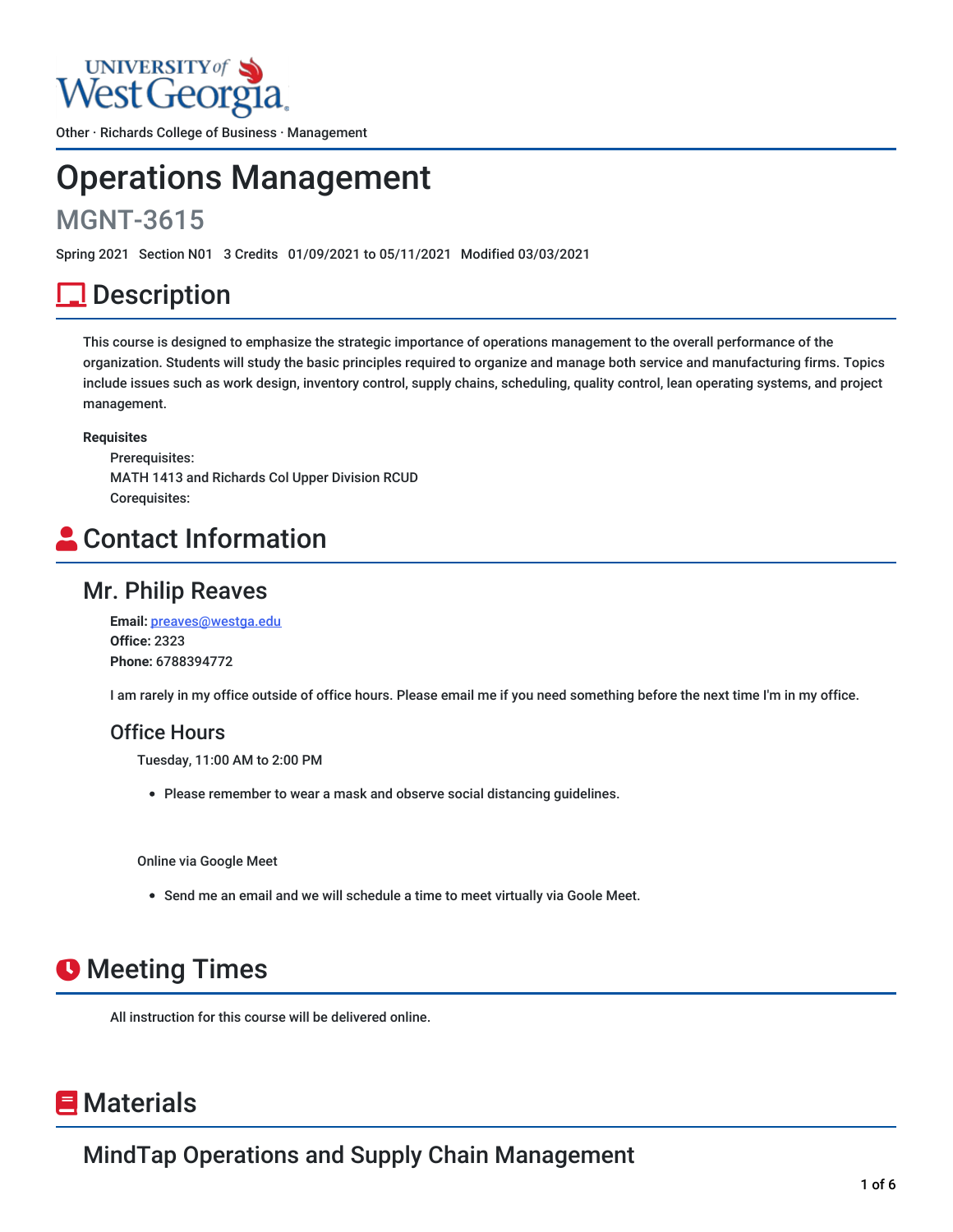**Author:** David Alan Collier, James R. Evans **Publisher:** Cengage **Edition:** 1st **ISBN:** 978-1-337-40446-4

## **ull Outcomes**

## Evaluation

### **Criteria**

| <b>Type</b>        | Weight   Topic   Notes |                                                                                                                                                                                                                                                                                                                                                                                                                                                                                                                                                                                                                                                                            |
|--------------------|------------------------|----------------------------------------------------------------------------------------------------------------------------------------------------------------------------------------------------------------------------------------------------------------------------------------------------------------------------------------------------------------------------------------------------------------------------------------------------------------------------------------------------------------------------------------------------------------------------------------------------------------------------------------------------------------------------|
| <b>Quizzes</b>     | 40                     | There will be 14 quizzes, each covering a chapter of the book.                                                                                                                                                                                                                                                                                                                                                                                                                                                                                                                                                                                                             |
| Assignments 40     |                        | There will be 7 Excel-based assignments. They are found in chapters 2, 6, 10, 13, and 14.                                                                                                                                                                                                                                                                                                                                                                                                                                                                                                                                                                                  |
| <b>Final Paper</b> | 20                     | Watch one of the documentaries on CourseDen and write a 750 to 1000 word paper touching on as many of the main<br>concepts we've discussed in the class as you can. These would include things like goods-to-service ratio, OM<br>activities, types of integration (or outsourcing) the company might have recently made, how they measure their<br>performance, the types of technology they might use, any servicescapes, their facility, how their supply chain works,<br>what kinds of capacity decisions they make, how they forecast, and how they manage their inventories and<br>resources (and what they are). I'm much more interested in quality over quantity. |

## $\Xi$  Assignments

## Essay/Paper: Tying it all together

Watch one of the documentaries on CourseDen and write a 750 to 1000 word paper touching on as many of the main concepts we've discussed in the class as you can. These would include things like goods-to-service ratio, OM activities, types of integration (or outsourcing) the company might have recently made, how they measure their performance, the types of technology they might use, any servicescapes, their facility, how their supply chain works, what kinds of capacity decisions they make, how they forecast, and how they manage their inventories and resources (and what they are). I'm much more interested in quality over quantity.

## **益 Schedule**

Make sure to check the calendar/due dates on MindTap for the quiz and Excel assignments, and CourseDen for the Final Paper.

## Course Policies and Resources

## Academic Honesty

Students are expected to recognize and uphold standards of intellectual and academic integrity. UWG, the RCOB and the Department of Management assume as a basic and minimum standard of conduct in academic matters that students be honest and that they present for credit only the results of their own efforts. Acts of academic dishonesty will result in a failing grade for the assignment or exam, and possibly the course.

### Curves

Grades will not be curved during the semester. The grades students receive during the semester are intended only to provide honest feedback on their performance. Final grades may be curved at the end of the semester.

## School Closures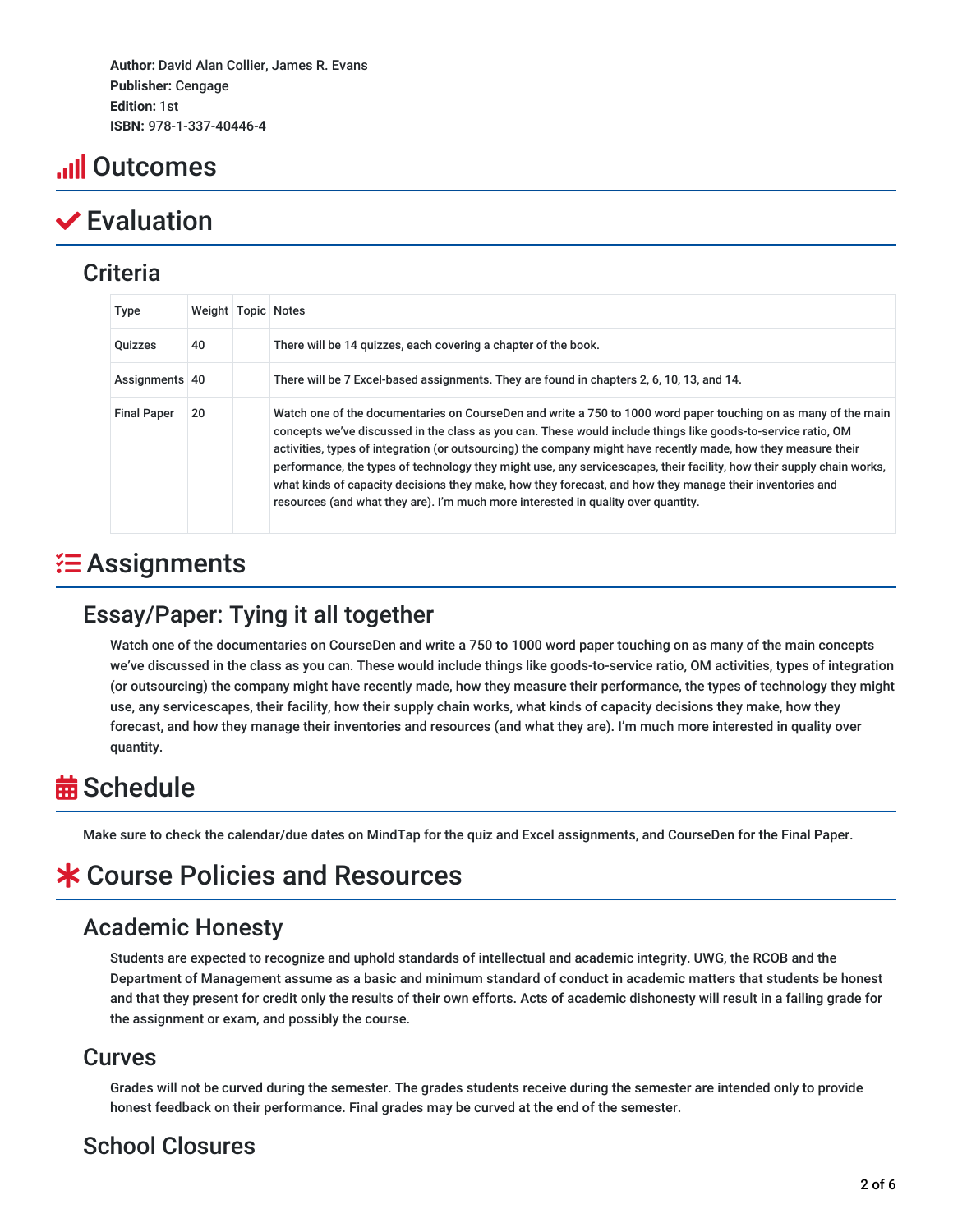If, for any reason, the University is officially closed on a scheduled exam day or a day that an assignment or project is due, the scheduled item will take place at the next class meeting.

## College/School Policies

### Wolf Pact

Having read the Honor Code for the University of West Georgia, I understand and accept my responsibility to uphold the values described therein and to conduct myself in a manner that will reflect the values of UWG and the Richards College of Business so as to respect the rights of all UWG community members. As a UWG student, **I will represent myself truthfully and complete all academic assignments honestly and within the parameters set by my instructor**.

I understand and accept that if I am found guilty of violations (through processes due me as a UWG student and outlined in the UWG Student Handbook), penalties will be imposed.

I also recognize that my responsibility includes a willingness to confront members of the UWG community if I feel there has been a violation of the Honor Code.

Ultimately, I will conduct myself in a manner that promotes UWG as the best place to work, learn, and succeed for my generation, and those to come!

### About the Richards College of Business

#### **Vision**

To become a globally recognized college of business preparing forward-thinking, responsible leaders.

#### **Mission**

We are in the business of transforming lives through education, engagement, and experiences.

#### **Strategic Goals and Values**

#### Student Success

Admit quality students and provide them with an education that is rich in experiences and engagement opportunities to prepare them to be effective and ethical professionals.

#### Academic Success

Recruit, retain and develop faculty and staff by providing sufficient resources to support dynamic and up-to-date bachelor and master-level curricula, to conduct research and other professional activities, and to support engagement with all stakeholders.

#### Operational Success

Recruit, retain and develop administrative management and staff personnel to manage, develop and support infrastructure and those activities that build internal and external partnerships while working in an ever-changing environment.

#### Ethical Values

The Richards College of Business community (administrators, faculty, staff, students, and business partners) share a commitment to the principles of honesty and integrity in interactions and undertakings, accountability for personal behavior, and respect for the rights, differences, and dignity of others. In addition, we strive to continuously improve our abilities to recognize unethical behavior and to make ethical and moral decisions.

## **The Institutional Policies**

### Academic Support

**Accessibility Services:** Students with a documented disability may work with UWG Accessibility Services to receive essential services specific to their disability. All entitlements to accommodations are based on documentation and USG Board of Regents standards. If a student needs course adaptations or accommodations because of a disability or chronic illness, or if he/she needs to make special arrangements in case the building must be evacuated, the student should notify his/her instructor in writing and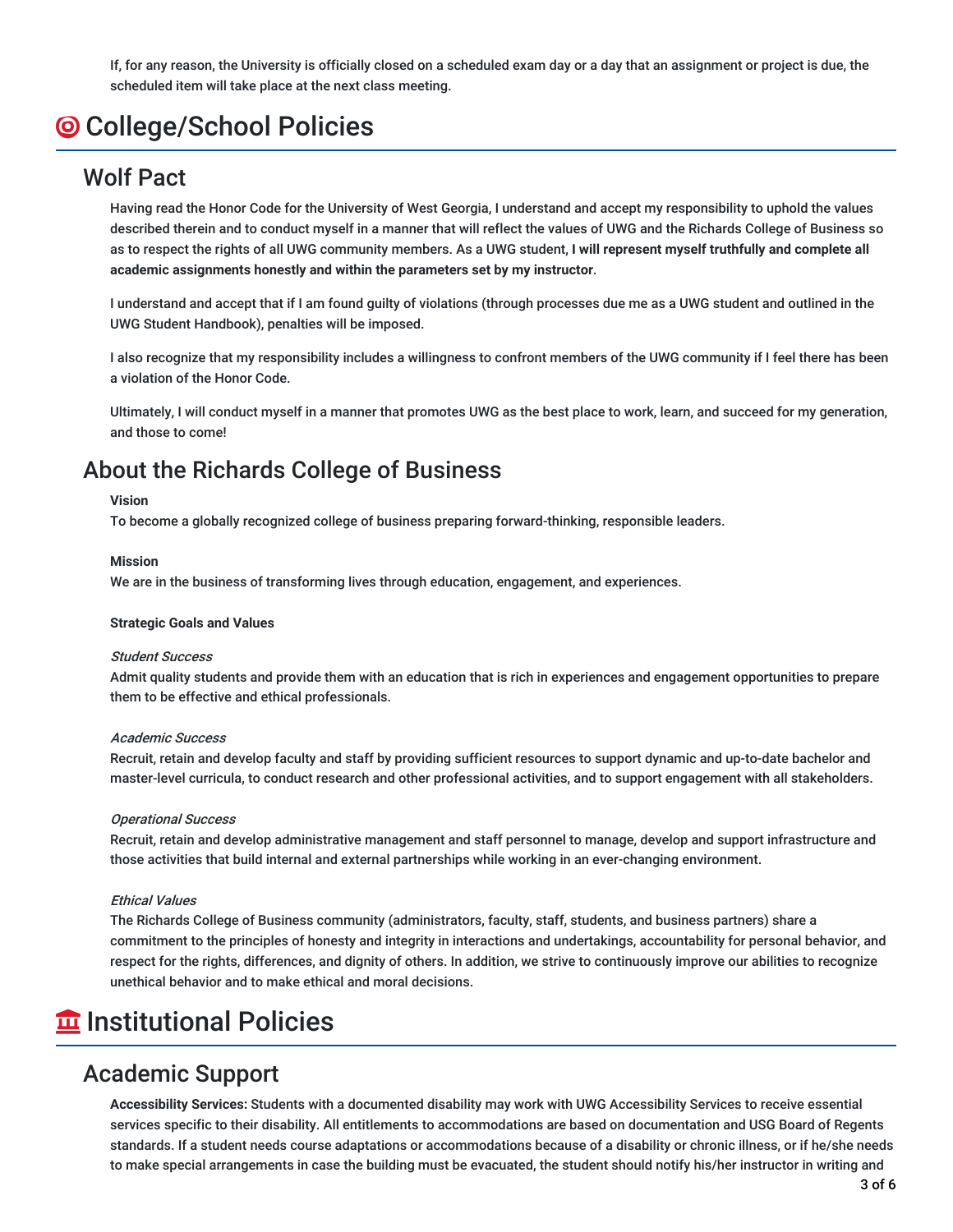provide a copy of his/her Student Accommodations Report (SAR), which is available only from Accessibility Services. Faculty cannot offer accommodations without timely receipt of the SAR; further, no retroactive accommodations will be given. For more information, please contact Accessibility Services [\(https://www.westga.edu/student-services/counseling/accessibility](https://www.westga.edu/student-services/counseling/accessibility-services.php)services.php).

**Center for Academic Success:** The Center for Academic Success [\(http://www.westga.edu/cas/\)](http://www.westga.edu/cas/) provides services, programs, and opportunities to help all undergraduate students succeed academically. For more information, contact them: 678-839-6280 or cas@westga.edu.

**University Writing Center:** The University Writing Center [\(https://www.westga.edu/writing/\)](https://www.westga.edu/writing/) assists students with all areas of the writing process. For more information, contact them: 678-839-6513 or writing@westga.edu.

### Online Courses

UWG takes students' privacy concerns seriously: technology-enhanced and partially and fully online courses use sites and entities beyond UWG and students have the right to know the privacy policies of these entities. For more information on privacy and accessibility for the most commonly used sites, as well as technology requirements visit the UWG Online [\(https://uwgonline.westga.edu/\)](https://uwgonline.westga.edu/) site.

Students enrolled in online courses can find answers to many of their questions in the Online/Off-Campus Student Guide [\(http://uwgonline.westga.edu/online-student-guide.php\).](http://uwgonline.westga.edu/online-student-guide.php)

If a student is experiencing distress and needs help, please see the resources available at the UWG Cares (http://www.westga.edu/UWGCares/) site. Online counseling [\(https://www.westga.edu/student-services](http://www.westga.edu/UWGCares/)[/counseling/index.php\)](https://www.westga.edu/student-services/counseling/index.php) is also available for online students.

### Honor Code

At the University of West Georgia, we believe that academic and personal integrity are based upon honesty, trust, fairness, respect, and responsibility. Students at West Georgia assume responsibility for upholding the honor code. West Georgia students pledge to refrain from engaging in acts that do not maintain academic and personal integrity. These include, but are not limited to, plagiarism, cheating, fabrication, aid of academic dishonesty, lying, bribery or threats, and stealing.

The University of West Georgia maintains and monitors a confidential Academic Dishonesty Tracking System. This database collects and reports patterns of repeated student violations across all the Colleges, the Ingram Library, and the School of Nursing. Each incidence of academic dishonesty is subject to review and consideration by the instructor, and is subject to a range of academic penalties including, but not limited to, failing the assignment and/or failing the course. Student conduct sanctions range from verbal warning to suspension or expulsion depending on the magnitude of the offense and/or number of offenses. The incident becomes part of the student's conduct record at UWG.

Additionally, the student is responsible for safeguarding his/her computer account. The student's account and network connection are for his/her individual use. A computer account is to be used only by the person to whom it has been issued. The student is responsible for all actions originating through his/her account or network connection. Students must not impersonate others or misrepresent or conceal their identities in electronic messages and actions. For more information on the University of West Georgia Honor Code, please see the Student Handbook [\(https://www.westga.edu/administration/vpsa/handbook-code-of](https://www.westga.edu/administration/vpsa/handbook-code-of-conduct.php)conduct.php).

### UWG Email Policy

University of West Georgia students are provided a MyUWG e-mail account. The University considers this account to be an official means of communication between the University and the student. The purpose of the official use of the student e-mail account is to provide an effective means of communicating important university related information to UWG students in a timely manner. It is the student's responsibility to check his or her email.

## Credit Hour Policy

The University of West Georgia grants one semester hour of credit for work equivalent to a minimum of one hour (50 minutes) of in-class or other direct faculty instruction AND two hours of student work outside of class per week for approximately fifteen weeks. For each course, the course syllabus will document the amount of in-class (or other direct faculty instruction) and out-of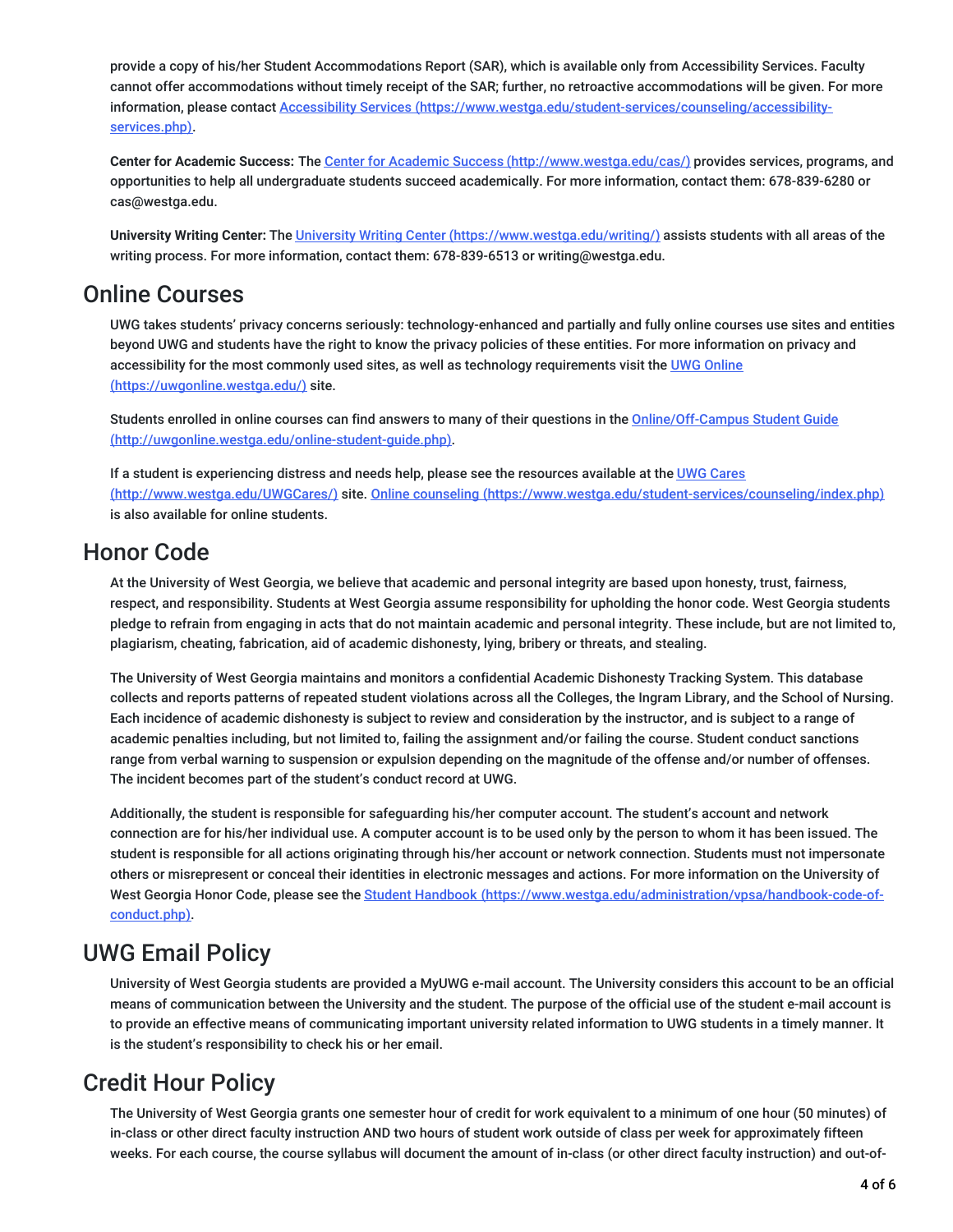class work required to earn the credit hour(s) assigned to the course. Out-of-class work will include all forms of credit-bearing activity, including but not limited to assignments, readings, observations, and musical practice. Where available, the university grants academic credit for students who verify via competency-based testing, that they have accomplished the learning outcomes associated with a course that would normally meet the requirements outlined above (e.g. AP credit, CLEP, and departmental exams).

## HB 280 (Campus Carry)

UWG follows University System of Georgia (USG) guidance: [http://www.usg.edu/hb280/additional\\_information#](http://www.usg.edu/hb280/additional_information) (http://www.usg.edu/hb280/additional\_information)

You may also visit our website for help with USG Guidance: https://www.westga.edu/police/campus-carry.php [\(https://www.westga.edu/police/campus-carry.php\)](https://www.westga.edu/police/campus-carry.php)

### Mental Health Support

If you or another student find that you are experiencing a mental health issue, free confidential services are available on campus in the [Counseling](https://www.westga.edu/student-services/counseling/) Center. Students who have experienced sexual or domestic violence may receive confidential medical and advocacy services with the Patient Advocates in Health [Services](https://www.westga.edu/student-services/health/). To report a concern anonymously, please go to [UWGcares](https://www.westga.edu/uwgcares/).

### ELL Resources

If you are a student having difficulty with English language skills, and / or U.S. culture is not your home culture, specialized [resource](https://www.westga.edu/academics/isap/ell-resources.php)s are available to help you succeed. Please visit the E.L.L. resource page for more information.

### COVID-19

**Proctored Exams/Online Instruction:** Students should be aware and plan ahead for the possibility of having to complete all courses and/or exams online or in a proctored environment. This means talking with your instructors about what minimum technical requirements (software and hardware) will be required should your class move online or a student's personal needs dictate. This also includes making plans for internet access at whatever location participation may occur.

Virtual or in-person proctored exams, if your instructor should require them, may result in an additional cost to the student. Please discuss these details with your instructor or see the information provided here.

**Face Coverings:** Effective July 15, 2020, University System of Georgia institutions, including the University of West Georgia, will require all faculty, staff, students, and visitors to wear an appropriate face covering while inside campus facilities/buildings where six feet social distancing may not always be possible. Face covering use will be in addition to and is not a substitute for social distancing.

Face coverings are not required in campus outdoor settings where social distancing requirements are met. Anyone not using a face covering when required will be asked to wear one or must leave the area.

Reasonable accommodations may be made for those who are unable to wear a face covering for documented health reasons.

**Student FAQs:** For more information about UWG COVID-19 guidance for students visit the Student FAQ webpage [\(https://www.westga.edu/student-services/health/coronavirus-info/return-to-campus/students-faq-return-to-campus.php\)](https://www.westga.edu/student-services/health/coronavirus-info/return-to-campus/students-faq-return-to-campus.php).

## **E** Additional Items

### Wolf Pact

Having read the Honor Code for the University of West Georgia, I understand and accept my responsibility to uphold the values described therein and to conduct myself in a manner that will reflect the values of UWG and the Richards College of Business so as to respect the rights of all UWG community members. As a UWG student, **I will represent myself truthfully and complete all academic assignments honestly and within the parameters set by my instructor**.